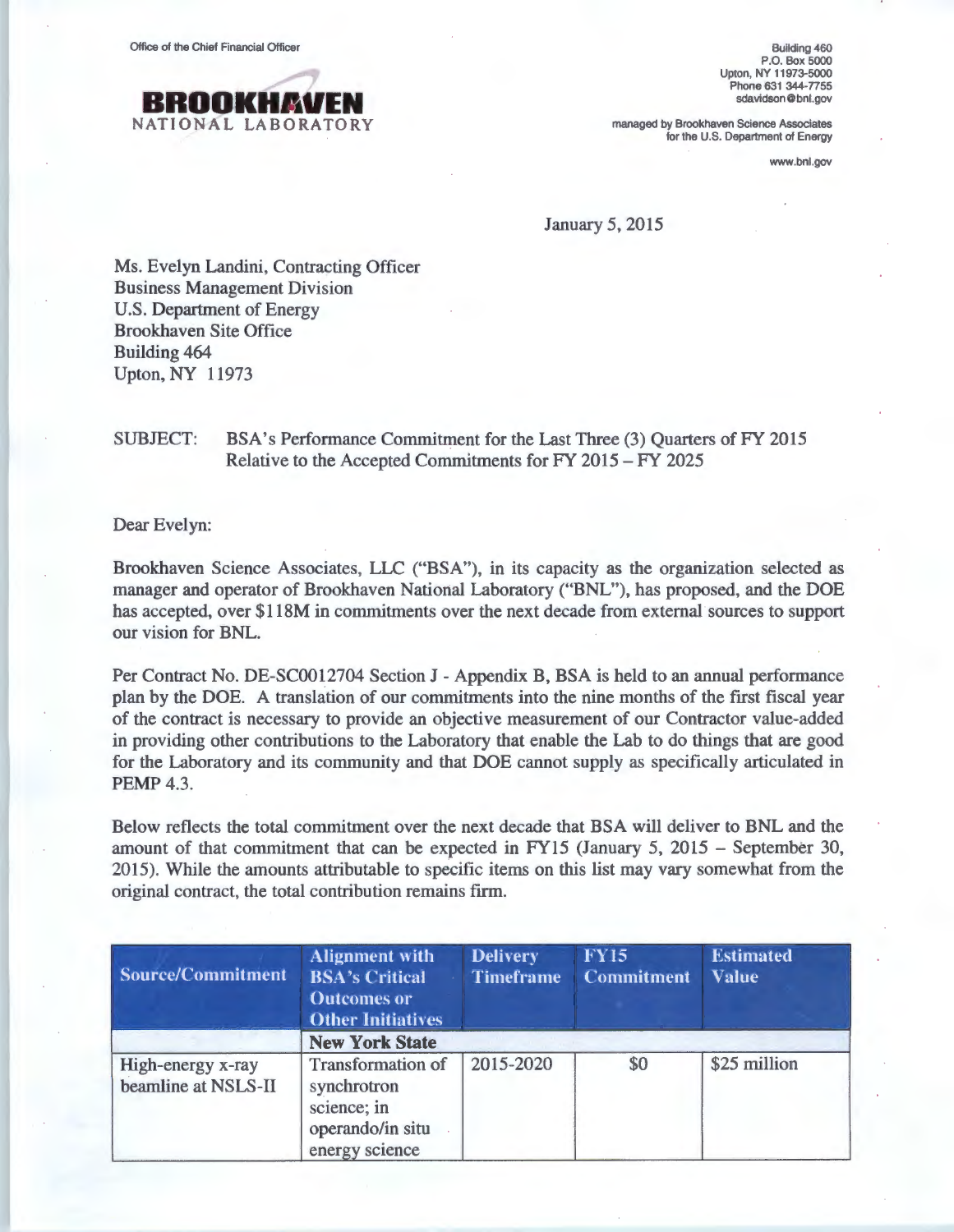Letter to E. Landini

| Accelerator &<br><b>Electron Ion Collider</b><br>(EIC)<br><b>Design Building</b>                                                                                 | Origins of matter<br>and mass                                                                                                              | 2015-2020                                    | \$0     | \$25 million     |
|------------------------------------------------------------------------------------------------------------------------------------------------------------------|--------------------------------------------------------------------------------------------------------------------------------------------|----------------------------------------------|---------|------------------|
| <b>Establish Big Data</b><br><b>Consortium-Center</b><br>for<br>Data-Driven<br>Discovery (CD3)                                                                   | Data-driven<br>discovery                                                                                                                   | 2015-2020                                    | \$0     | \$15 million     |
|                                                                                                                                                                  |                                                                                                                                            | <b>NYS Total</b>                             | \$0     | \$65 million     |
|                                                                                                                                                                  | <b>Brookhaven Science Associates</b>                                                                                                       |                                              |         |                  |
| <b>Capitalize Agreements</b><br>for Commercializing<br>Technology (ACT)<br>and non-federal Work<br>for Others (WFO) to<br>accelerate Laboratory<br>growth agenda | Growth in WFO,<br>energy technology;<br>workforce<br>development;<br>community<br>relations                                                | 2015-2025                                    | \$1.0M  | \$3.2 million    |
| <b>STEM</b> education and<br>community outreach                                                                                                                  | Workforce<br>development;<br>community<br>relations                                                                                        | 2015-2025                                    | \$150K  | \$2.0 million    |
| Laboratory employee<br>college scholarships                                                                                                                      | Workforce<br>attraction and<br>retention                                                                                                   | 2015-2025                                    | \$120K  | \$1.375 million  |
| <b>Laboratory Director</b>                                                                                                                                       | <b>All Critical</b>                                                                                                                        | 2015-2025                                    | \$1.25M | \$15.625 million |
| discretionary funds                                                                                                                                              | Outcomes                                                                                                                                   |                                              |         |                  |
|                                                                                                                                                                  |                                                                                                                                            | <b>BSA</b> Total                             | \$2.52M | \$22.2 million   |
|                                                                                                                                                                  | <b>Stony Brook University</b>                                                                                                              |                                              |         |                  |
| <b>Stony Brook-BNL</b><br>Joint Appointments                                                                                                                     | Synchrotron<br>sciences; Energy<br>sciences; High-<br><b>Energy Physics</b><br>(HEP);<br>Environmental;<br>Data-driven<br><b>Discovery</b> | 2015-2025                                    | \$1.6M  | \$26.2 million   |
| <b>Stony Brook-BNL</b><br><b>Seed Grant Program</b><br>and other related<br>support                                                                              | <b>All science Critical</b><br>Outcomes                                                                                                    | 2015-2025                                    | \$200K  | \$2 million      |
|                                                                                                                                                                  |                                                                                                                                            | <b>Stony</b><br><b>Brook</b><br><b>Total</b> | \$1.8M  | \$28.2 million   |